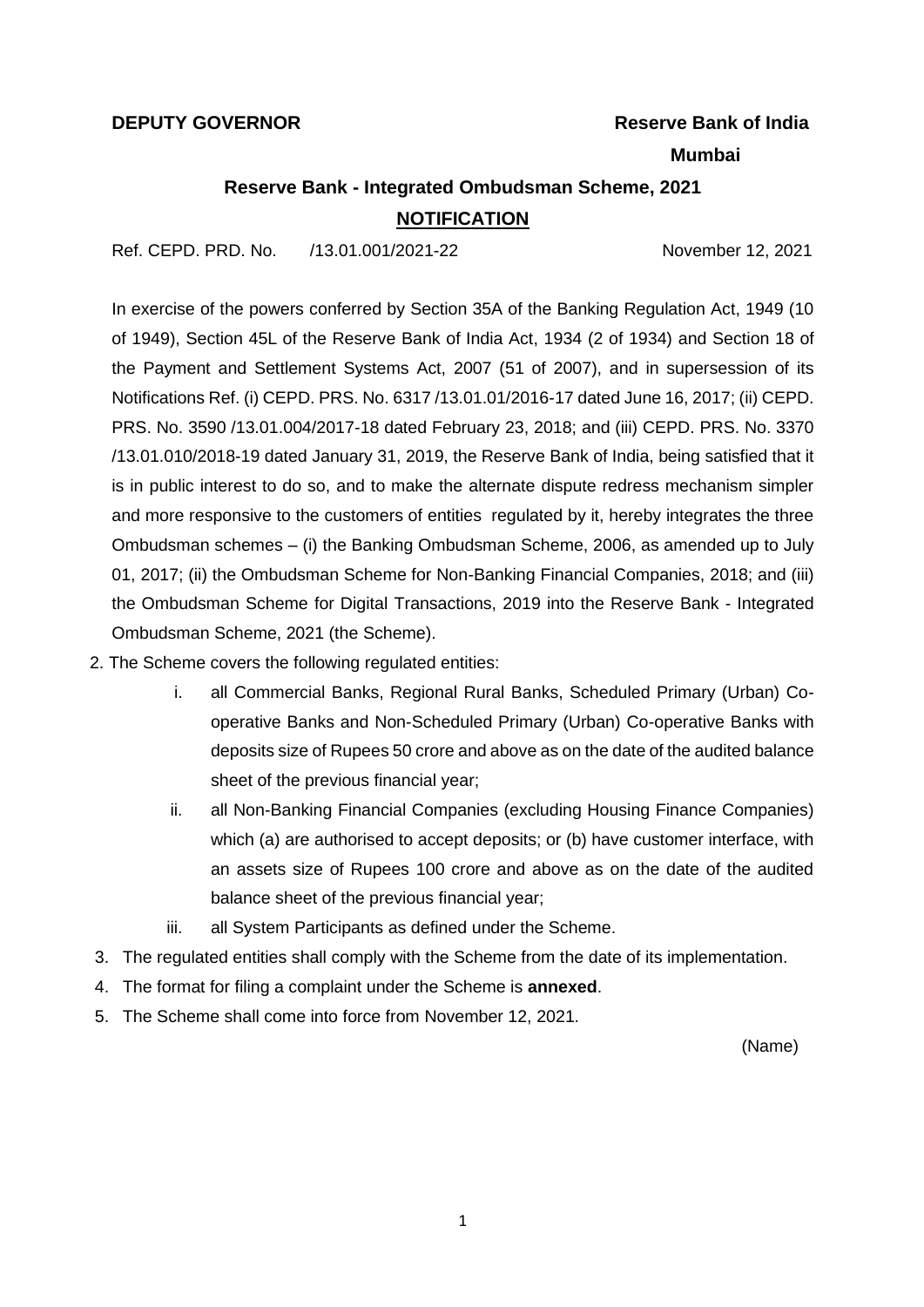# **THE RESERVE BANK - INTEGRATED OMBUDSMAN SCHEME, 2021**

A Scheme for resolving customer grievances in relation to services provided by entities regulated by Reserve Bank of India in an expeditious and cost-effective manner under Section 35A of the Banking Regulation Act, 1949 (10 of 1949), Section 45L of the Reserve Bank of India Act, 1934 (2 of 1934) and Section 18 of the Payment and Settlement Systems Act, 2007 (51 of 2007).

# **CHAPTER I**

### **PRELIMINARY**

# **1. Short Title, Commencement, Extent and Application**

(1) This Scheme may be called the Reserve Bank - Integrated Ombudsman Scheme, 2021**.**

(2) It shall come into force on such date as the Reserve Bank may specify.

(3) It shall extend to the whole of India.

(4) The Scheme shall apply to the services provided by a Regulated Entity in India to its customers under the provisions of the Reserve Bank of India Act, 1934, the Banking Regulation Act, 1949, and the Payment and Settlement Systems Act, 2007.

# **2. Suspension of the Scheme**

(1) The Reserve Bank, if it is satisfied that it is expedient so to do, may by order suspend for such period as may be specified in the order, the operation of all or any of the clauses of the Scheme, either generally or in relation to any specified Regulated Entity.

(2) The Reserve Bank may, by order, extend from time to time, the period of any suspension ordered as aforesaid by such period, as it may deem fit.

# **3. Definitions**

(1) In the Scheme, unless the context otherwise requires:

(a) "Appellate Authority" means the Executive Director in-Charge of the Department of the Reserve Bank administering the Scheme;

(b) "Appellate Authority Secretariat" means the Department in the Reserve Bank which is administering the Scheme;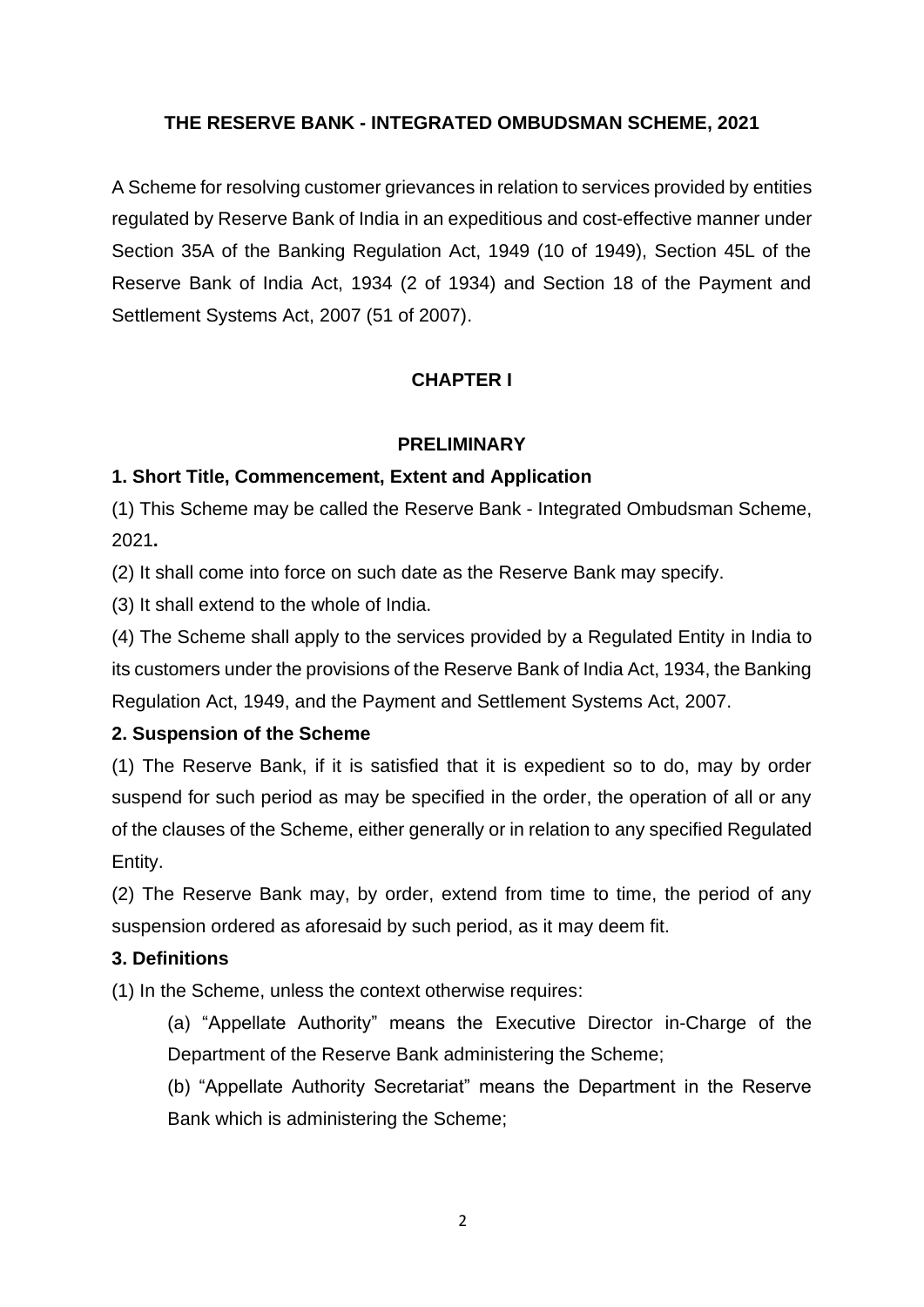(c) "Authorised Representative" means a person, other than an advocate, duly appointed and authorised in writing to represent the complainant in the proceedings before the Ombudsman;

(d) "Award" means an award passed by the Ombudsman in accordance with the Scheme;

(e) "bank" means a 'banking company', a 'corresponding new bank', a 'Regional Rural Bank', 'State Bank of India' as defined in the Banking Regulation Act, 1949, a 'co-operative bank' as defined in Section 56 (c) of the Banking Regulation Act, 1949 to the extent not excluded under the Scheme, but does not include a bank in resolution or winding up or under directions or any other bank as specified by the Reserve Bank;

(f) "Complaint" means a representation in writing or through other modes alleging deficiency in service on the part of a Regulated Entity, and seeking relief under the Scheme;

(g) "Deficiency in service" means a shortcoming or an inadequacy in any financial service, which the Regulated Entity is required to provide statutorily or otherwise, which may or may not result in financial loss or damage to the customer;

(h) "Deputy Ombudsman" means any person appointed by the Reserve Bank as such under the Scheme;

(i) "Non-Banking Financial Company" (NBFC) means an NBFC as defined in Section 45-I (f) of the Reserve Bank of India Act, 1934 and registered with the Reserve Bank, to the extent not excluded under the Scheme, but does not include a Core Investment Company (CIC), an Infrastructure Debt Fund-Non-Banking Financial Company (IDF-NBFC), a Non-Banking Financial Company - Infrastructure Finance Company (NBFC-IFC), a company in resolution or winding up/liquidation, or any other NBFC specified by the Reserve Bank;

Explanation: The terms CIC and IDF-NBFC shall have the same meaning assigned to them under the RBI Directions.

(j) "Regulated Entity" means a bank or a Non-Banking Financial Company or a System Participant as defined in the Scheme, or any other entity as may be specified by the Reserve Bank from time to time; to the extent not excluded under the Scheme;

3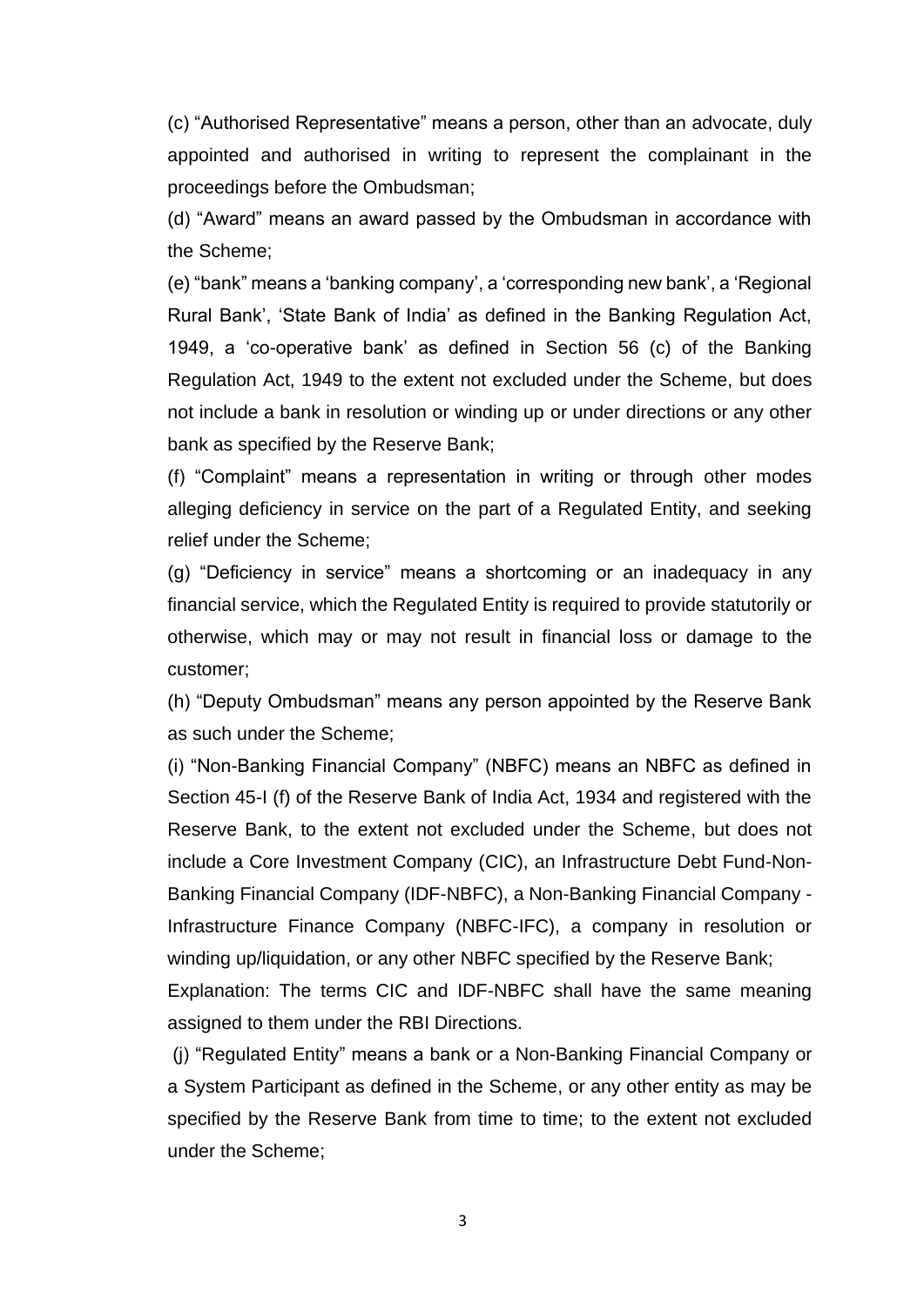(k) "Settlement" means an agreement reached by the parties to the complaint by facilitation or conciliation or mediation, as per the provisions of this Scheme; (l) "System Participant" means a person other than the Reserve Bank and a System Provider, participating in a payment system as defined in the Payment and Settlement Systems Act, 2007;

(m) "System Provider" means and includes a person who operates an authorised payment system as defined in Section 2 of the Payment and Settlement Systems Act, 2007;

(n) "The Reserve Bank" means Reserve Bank of India constituted under Section 3 of the Reserve Bank of India Act, 1934.

(2) Words and expressions used and not defined in the Scheme, but defined in the Reserve Bank of India Act, 1934, or in the Banking Regulation Act, 1949, or in the Payment and Settlement Systems Act, 2007 or in the Regulations or guidelines or Directions issued by the Reserve Bank in exercise of its powers conferred by the Acts referred to herein above, shall have the meanings respectively assigned to them.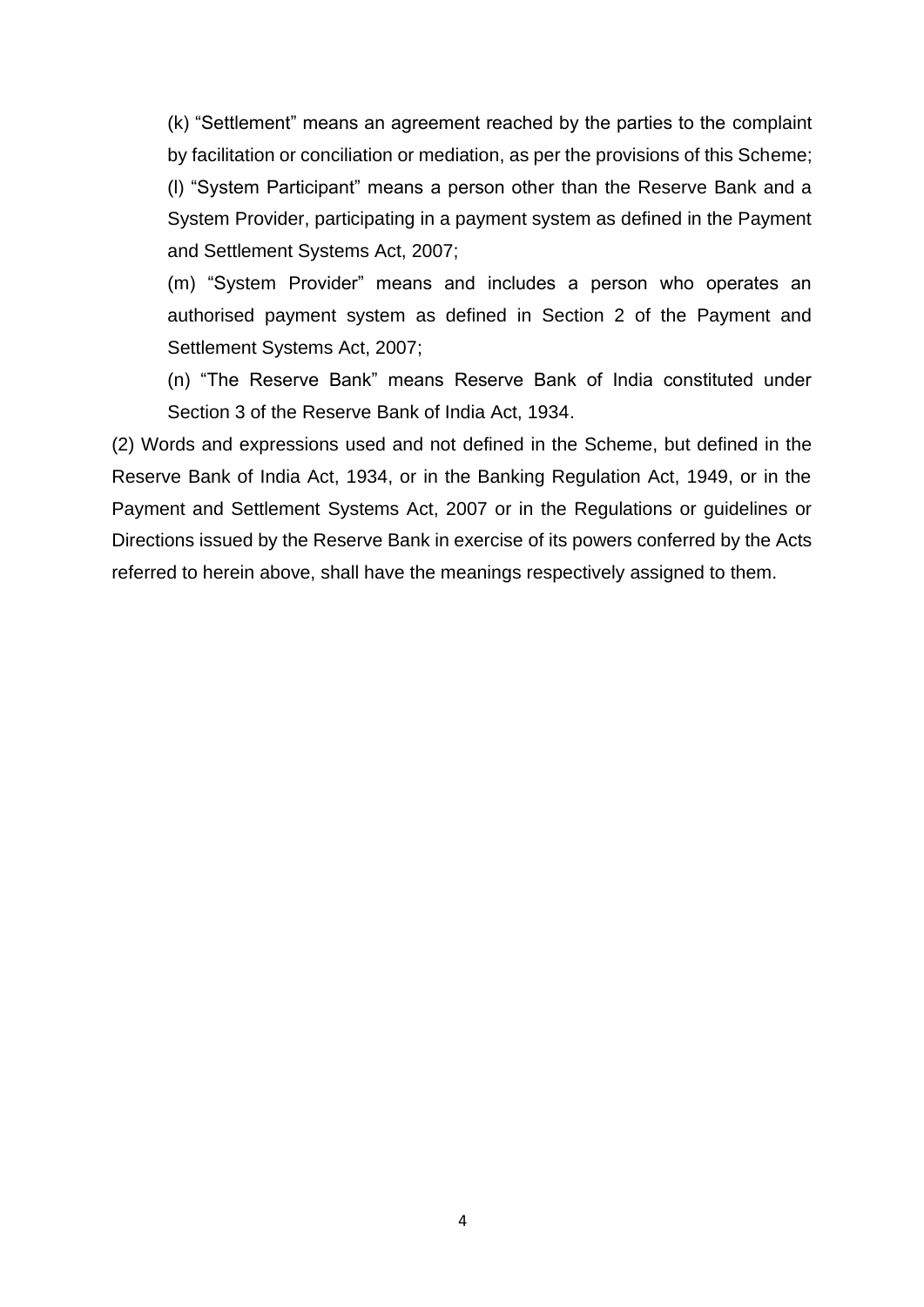# **CHAPTER II**

# **OFFICES UNDER THE RESERVE BANK - INTEGRATED OMBUDSMAN SCHEME, 2021**

### **4. Appointment and Tenure of Ombudsman and Deputy Ombudsman**

(1) The Reserve Bank may appoint one or more of its officers as Ombudsman and Deputy Ombudsman, to carry out the functions entrusted to them under the Scheme. (2) The appointment of Ombudsman or the Deputy Ombudsman, as the case may be, shall be made for a period not exceeding three years at a time.

#### **5. Location of the Office of the Ombudsman**

(1) The offices of the Ombudsman shall be at such places as may be specified by the Reserve Bank.

(2) In order to expedite disposal of the complaints, the Ombudsman may hold sittings at such places and in such manner as may be considered necessary and proper in respect of a complaint.

### **6. Establishment of a Centralised Receipt and Processing Centre**

(1) The Reserve Bank shall establish the Centralised Receipt and Processing Centre at any place as may be decided by it to receive the complaints filed under the Scheme and process them.

(2) The complaints under the Scheme made online shall be registered on the portal [\(https://cms.rbi.org.in\)](https://cms.rbi.org.in/). Complaints in electronic mode (E-mail) and physical form, including postal and hand-delivered complaints, shall be addressed and sent to the place where the Centralised Receipt and Processing Centre of the Reserve Bank is established, for scrutiny and initial processing.

Provided that the complaints that are received directly in any of the offices of the Reserve Bank shall be forwarded to the Centralised Receipt and Processing Centre for further action.

# **7. Staffing of the Offices of Ombudsman and Centralised Receipt and Processing Centre**

The Reserve Bank shall ensure that the offices of the Ombudsman and the Centralised Receipt and Processing Centre are adequately staffed and shall bear the cost thereof.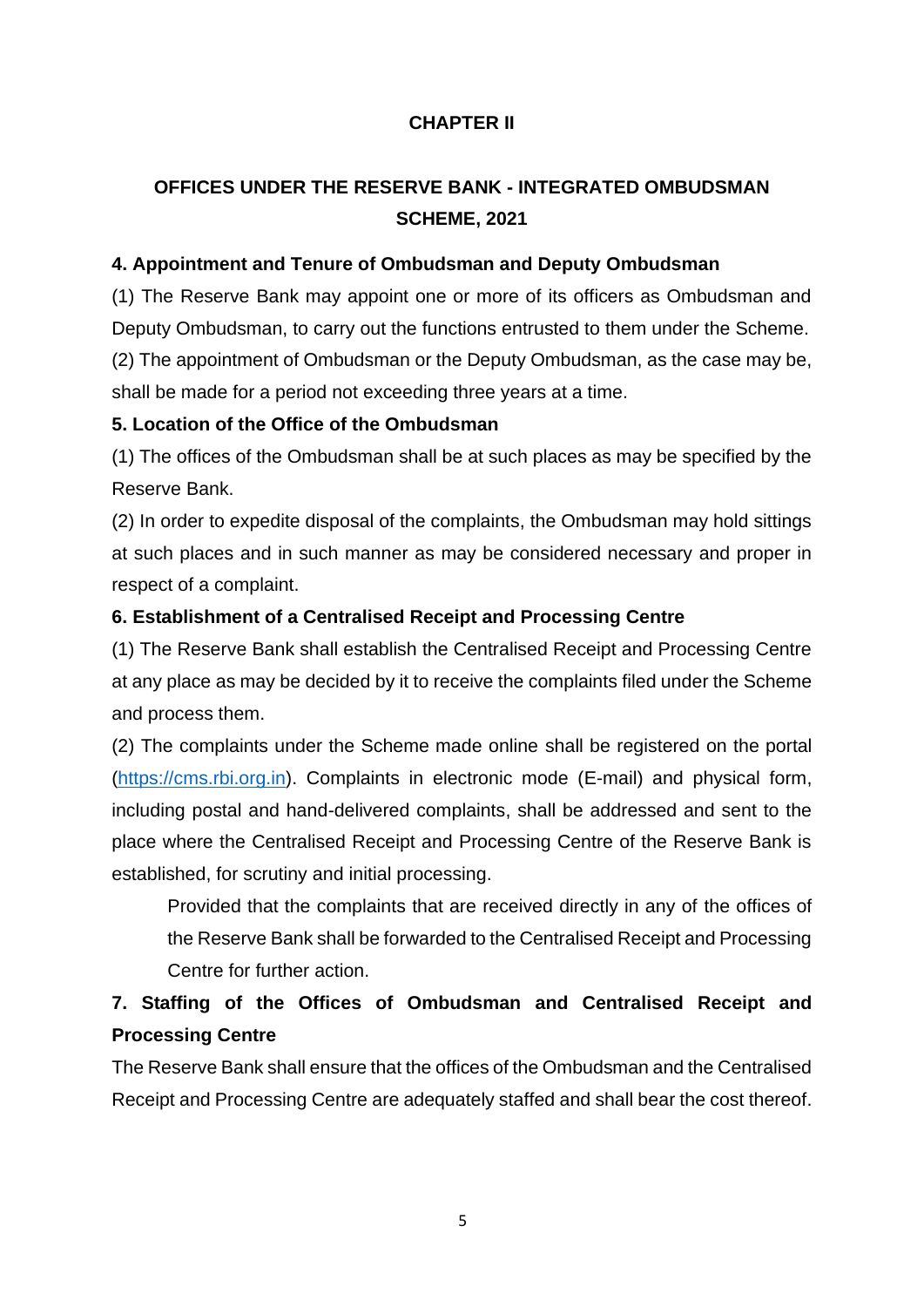# **CHAPTER III**

# **POWERS AND FUNCTIONS OF THE OMBUDSMAN**

## **8. Powers and Functions**

(1) The Ombudsman/Deputy Ombudsman shall consider the complaints of customers of Regulated Entities relating to deficiency in service.

(2) There is no limit on the amount in a dispute that can be brought before the Ombudsman for which the Ombudsman can pass an Award. However, for any consequential loss suffered by the complainant, the Ombudsman shall have the power to provide a compensation up to Rupees 20 lakh, in addition to, up to Rupees One lakh for the loss of the complainant's time, expenses incurred and for harassment/mental anguish suffered by the complainant.

(3) While the Ombudsman shall have the power to address and close all complaints, the Deputy Ombudsman shall have the power to close those complaints falling under clause 10 of the Scheme and complaints settled through facilitation as stated under clause 14 of the Scheme.

(4) The Ombudsman shall send to the Deputy Governor, Reserve Bank of India, a report, as on March 31<sup>st</sup> every year, containing a general review of the activities of the office during the preceding financial year, and shall furnish such other information as the Reserve Bank may direct.

(5) The Reserve Bank may, if it considers necessary in the public interest to do so, publish the report and the information received from the Ombudsman in such consolidated form or otherwise, as it may deem fit.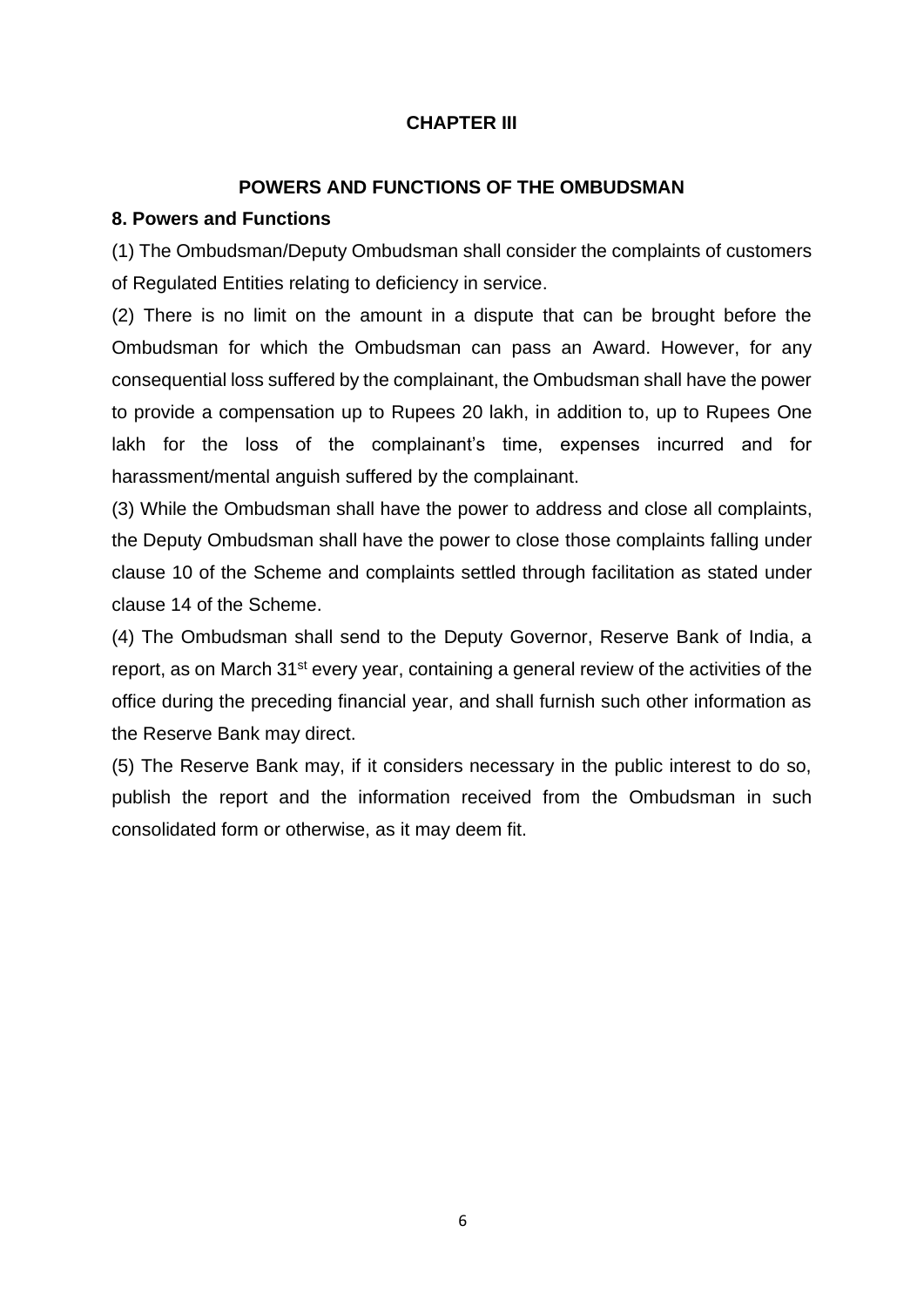# **CHAPTER IV**

# **PROCEDURE FOR REDRESSAL OF GRIEVANCE UNDER THE SCHEME**

### **9. Grounds of Complaint**

Any customer aggrieved by an act or omission of a Regulated Entity resulting in deficiency in service may file a complaint under the Scheme personally or through an authorised representative as defined under clause 3(1)(c).

### **10. Grounds for non-maintainability of a Complaint**

(1) No complaint for deficiency in service shall lie under the Scheme in matters involving:

(a) commercial judgment/commercial decision of a Regulated Entity;

(b) a dispute between a vendor and a Regulated Entity relating to an outsourcing contract;

(c) a grievance not addressed to the Ombudsman directly;

(d) general grievances against Management or Executives of a Regulated Entity;

(e) a dispute in which action is initiated by a Regulated Entity in compliance with the orders of a statutory or law enforcing authority;

(f) a service not within the regulatory purview of the Reserve Bank;

(g) a dispute between Regulated Entities; and

(h) a dispute involving the employee-employer relationship of a Regulated Entity.

(2) A complaint under the Scheme shall not lie unless:

(a) the complainant had, before making a complaint under the Scheme, made a written complaint to the Regulated Entity concerned and -

(i) the complaint was rejected wholly or partly by the Regulated Entity, and the complainant is not satisfied with the reply; or the complainant had not received any reply within 30 days after the Regulated Entity received the complaint; and

(ii) the complaint is made to the Ombudsman within one year after the complainant has received the reply from the Regulated Entity to the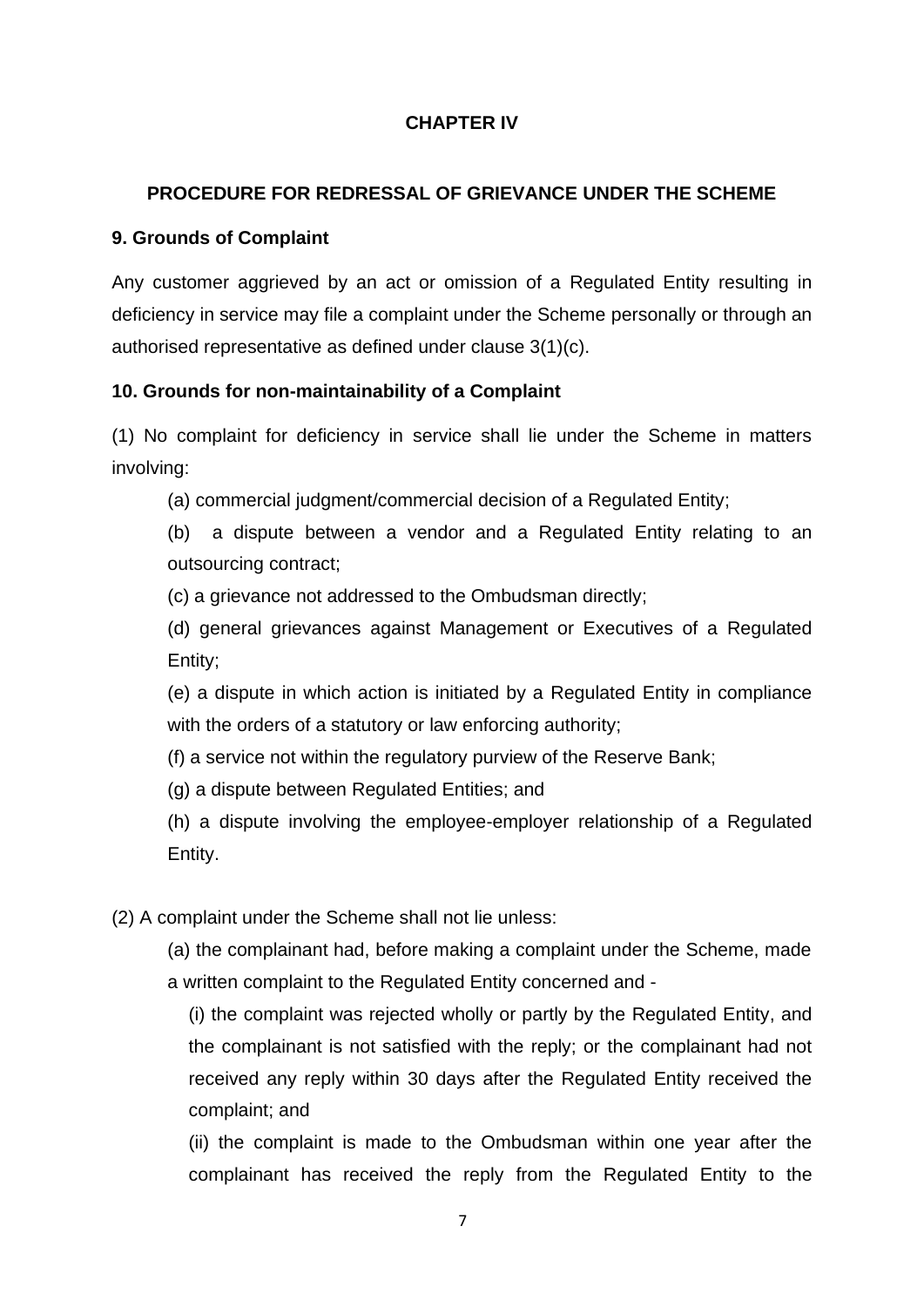complaint or, where no reply is received, within one year and 30 days from the date of the complaint.

- (b) the complaint is not in respect of the same cause of action which is already-
	- (i) pending before an Ombudsman or settled or dealt with on merits, by an Ombudsman, whether or not received from the same complainant or along with one or more complainants, or one or more of the parties concerned;
	- (ii) pending before any Court, Tribunal or Arbitrator or any other Forum or Authority; or, settled or dealt with on merits, by any Court, Tribunal or Arbitrator or any other Forum or Authority, whether or not received from the same complainant or along with one or more of the complainants/parties concerned;

(c) the complaint is not abusive or frivolous or vexatious in nature;

(d) the complaint to the Regulated Entity was made before the expiry of the period of limitation prescribed under the Limitation Act, 1963, for such claims;

(e) the complainant provides complete information as specified in clause 11 of the Scheme;

(f) the complaint is lodged by the complainant personally or through an authorised representative other than an advocate unless the advocate is the aggrieved person.

Explanation 1: For the purposes of sub-clause (2)(a), 'written complaint' shall include complaints made through other modes where proof of having made a complaint can be produced by the complainant.

Explanation 2: For the purposes of sub-clause (2)(b)(ii), a complaint in respect of the same cause of action does not include criminal proceedings pending or decided before a Court or Tribunal or any police investigation initiated in a criminal offence.

# **11. Procedure for Filing a Complaint**

(1) The complaint may be lodged online through the portal designed for the purpose (https://cms.rbi.org.in).

(2) The complaint may also be submitted through electronic or physical mode to the Centralised Receipt and Processing Centre as notified by the Reserve Bank. The complaint, if submitted in physical form, shall be duly signed by the complainant or by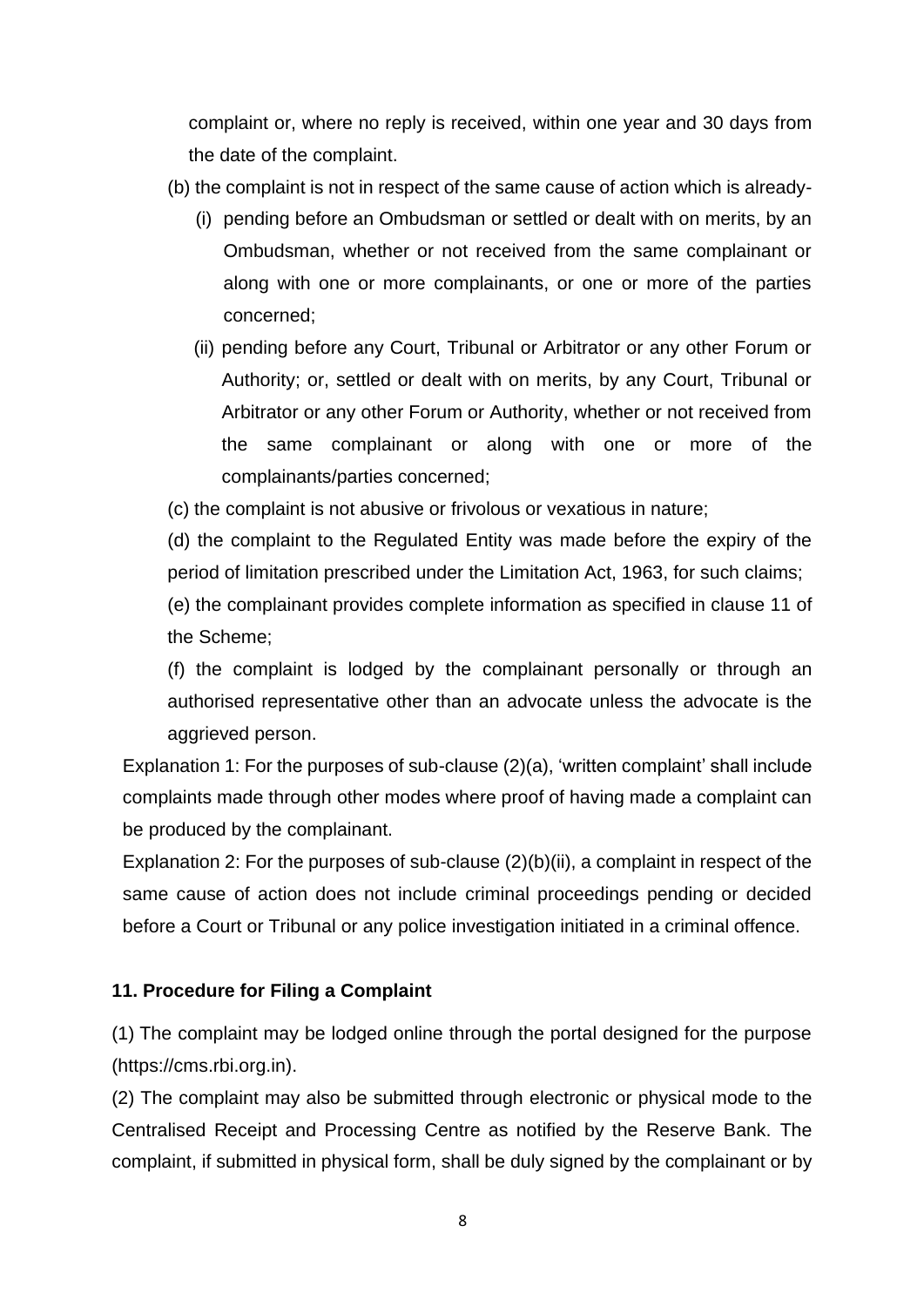the authorised representative. The complaint shall be submitted in electronic or physical mode in such format and containing such information as may be specified by Reserve Bank.

#### **12. Initial Scrutiny of Complaints**

(1) Complaints which are in the nature of offering suggestions or seeking guidance or explanation shall not be treated as valid complaints under the Scheme and shall be closed accordingly with a suitable communication to the complainant.

(2) Complaints which are non-maintainable under clause 10 shall be separated to issue a suitable communication to the complainant.

(3) The remaining complaints shall be assigned to the offices of the Ombudsman for further examination under intimation to the complainant. A copy of the complaint shall also be forwarded to the Regulated Entity against whom the complaint is filed with a direction to submit its written version.

#### **13. Power to Call for Information**

(1) The Ombudsman may, for the purpose of carrying out duties under this Scheme, require the Regulated Entity against whom the complaint has been made or any other Regulated Entity which is a party to the dispute to provide any information or furnish certified copies of any document relating to the complaint which are or is alleged to be in its possession.

Provided that in the event of failure of a Regulated Entity to comply with the requisition without sufficient cause, the Ombudsman may draw an inference that the Regulated Entity has no information to furnish.

(2) The Ombudsman shall maintain confidentiality of the information or the documents coming to its knowledge or possession in the course of discharging duties and shall not disclose such information or documents to any person except as otherwise required by law, or with the consent of the person furnishing such information or documents.

Provided that nothing in this sub-clause shall prevent the Ombudsman from disclosing information or documents furnished by the parties to the proceedings to each other, to the extent considered necessary to comply with the principles of natural justice and fair play: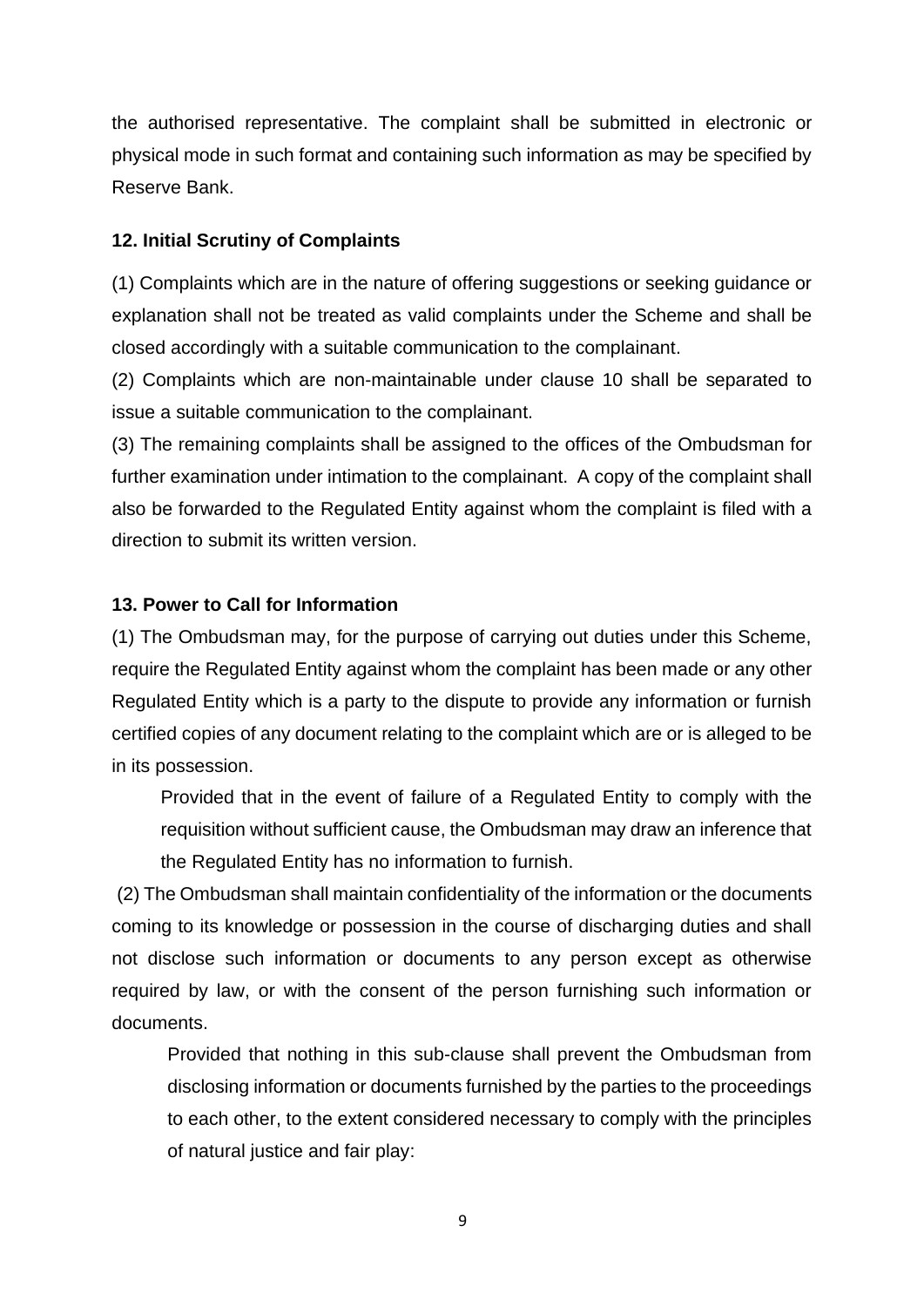Provided further that provisions of this sub-clause shall not apply in relation to the disclosure made or information furnished by the Ombudsman to the Reserve Bank or filing thereof before any Court, Forum or Authority.

#### **14. Resolution of Complaints**

(1) The Ombudsman/Deputy Ombudsman shall endeavour to promote settlement of a complaint by agreement between the complainant and the Regulated Entity through facilitation or conciliation or mediation.

(2) The proceedings before the Ombudsman shall be summary in nature and shall not be bound by any rules of evidence. The Ombudsman may examine either party to the complaint and record their statement.

(3) The Regulated Entity shall, on receipt of the complaint, file its written version in reply to the averments in the complaint enclosing therewith copies of the documents relied upon, within 15 days before the Ombudsman for resolution.

Provided that the Ombudsman may, at the request of the Regulated Entity in writing to the satisfaction of the Ombudsman, grant such further time as may be deemed fit to file its written version and documents.

(4) In case the Regulated Entity omits or fails to file its written version and documents within the time as provided in terms of sub-clause (3), the Ombudsman may proceed *ex-parte* based on the evidence available on record and pass appropriate Order or issue an Award. There shall be no right of appeal to the Regulated Entity in respect of the Award issued on account of non-response or non-furnishing of information sought within the stipulated time.

(5) The Ombudsman/Deputy Ombudsman shall ensure that the written version or reply or documents filed by one party, to the extent relevant and pertaining to the complaint, are furnished to other party and follow such procedure and provide additional time as may be considered appropriate.

(6) In case the complaint is not resolved through facilitation, such action as may be considered appropriate, including a meeting of the complainant with the officials of Regulated Entity, for resolution of the complaint by conciliation or mediation may be initiated.

(7) The parties to the complaint shall cooperate in good faith with the Ombudsman/Deputy Ombudsman, as the case may be, in resolution of the dispute

10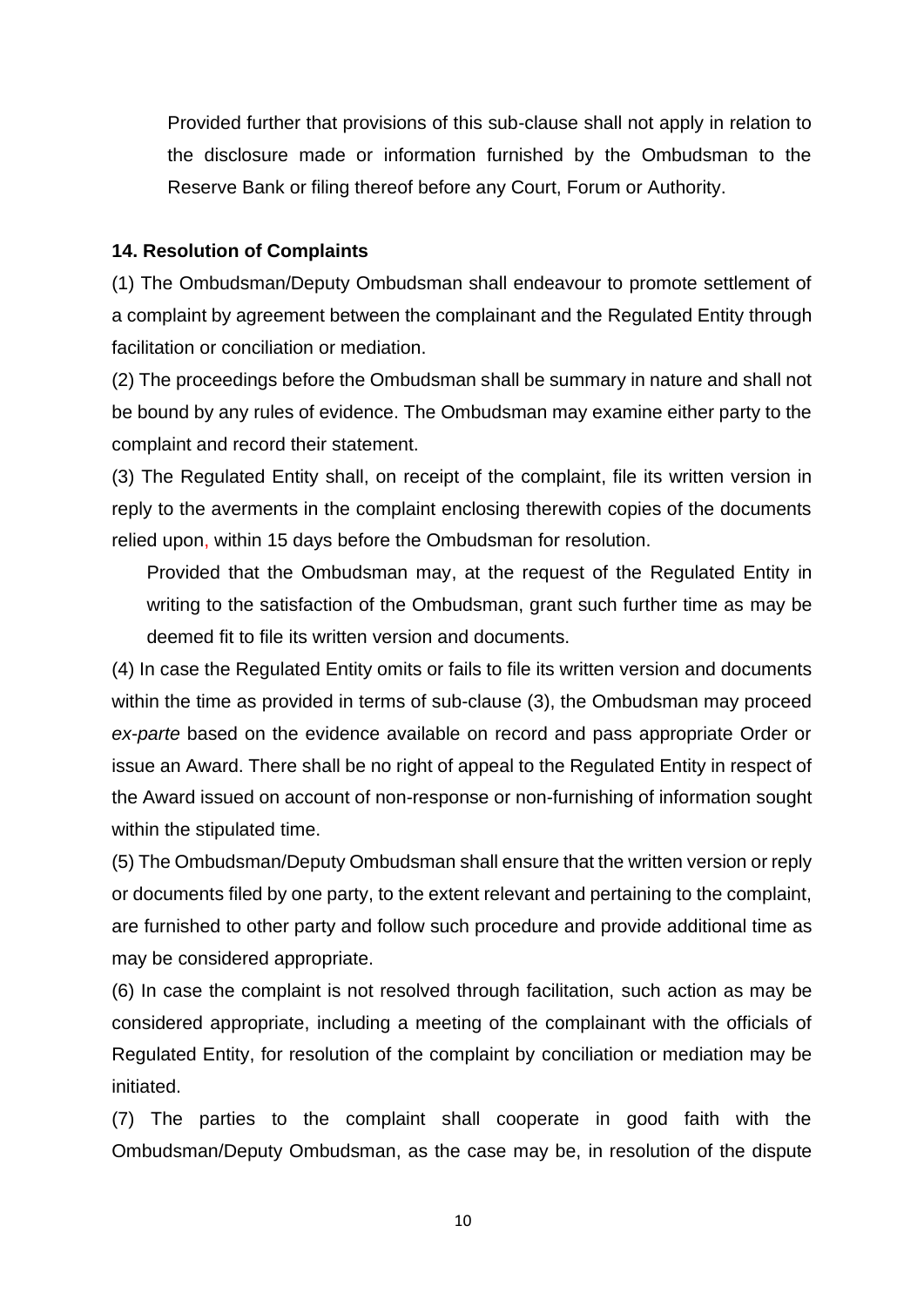and comply with the direction for production of any evidence and other related documents within the stipulated time.

(8) If any amicable settlement of the complaint is arrived at between the parties, the same shall be recorded and signed by both the parties and thereafter, the fact of settlement may be recorded, annexing thereto the terms of settlement, directing the parties to comply with the terms within the stipulated time.

(9) The complaint would be deemed to be resolved when:

(a) it has been settled by the Regulated Entity with the complainant upon the intervention of the Ombudsman; or

(b) the complainant has agreed in writing or otherwise (which may be recorded) that the manner and the extent of resolution of the grievance is satisfactory; or (c) the complainant has withdrawn the complaint voluntarily.

### **15. Award by the Ombudsman**

(1) Unless the complaint is rejected under clause 16, the Ombudsman shall pass an Award in the event of:

(a) non-furnishing of documents/information as enumerated in clause 14(4); or

 (b) the matter not getting resolved under clause 14(9) based on records placed, and after affording a reasonable opportunity of being heard to both the parties.

(2) The Ombudsman shall also take into account, in addition, the principles of banking law and practice, directions, instructions and guidelines issued by the Reserve Bank from time to time and such other factors as may be relevant, before passing a reasoned Award.

(3) The Award shall contain, *inter alia*, the direction, if any, to the Regulated Entity for specific performance of its obligations and in addition to or otherwise, the amount, if any, to be paid by the Regulated Entity to the complainant by way of compensation for any loss suffered by the complainant.

(4) Notwithstanding anything contained in sub-clause (3), the Ombudsman shall not have the power to pass an Award directing payment by way of compensation, an amount which is more than the consequential loss suffered by the complainant or Rupees 20 lakh whichever is lower. The compensation that can be awarded by the Ombudsman shall be exclusive of the amount involved in the dispute.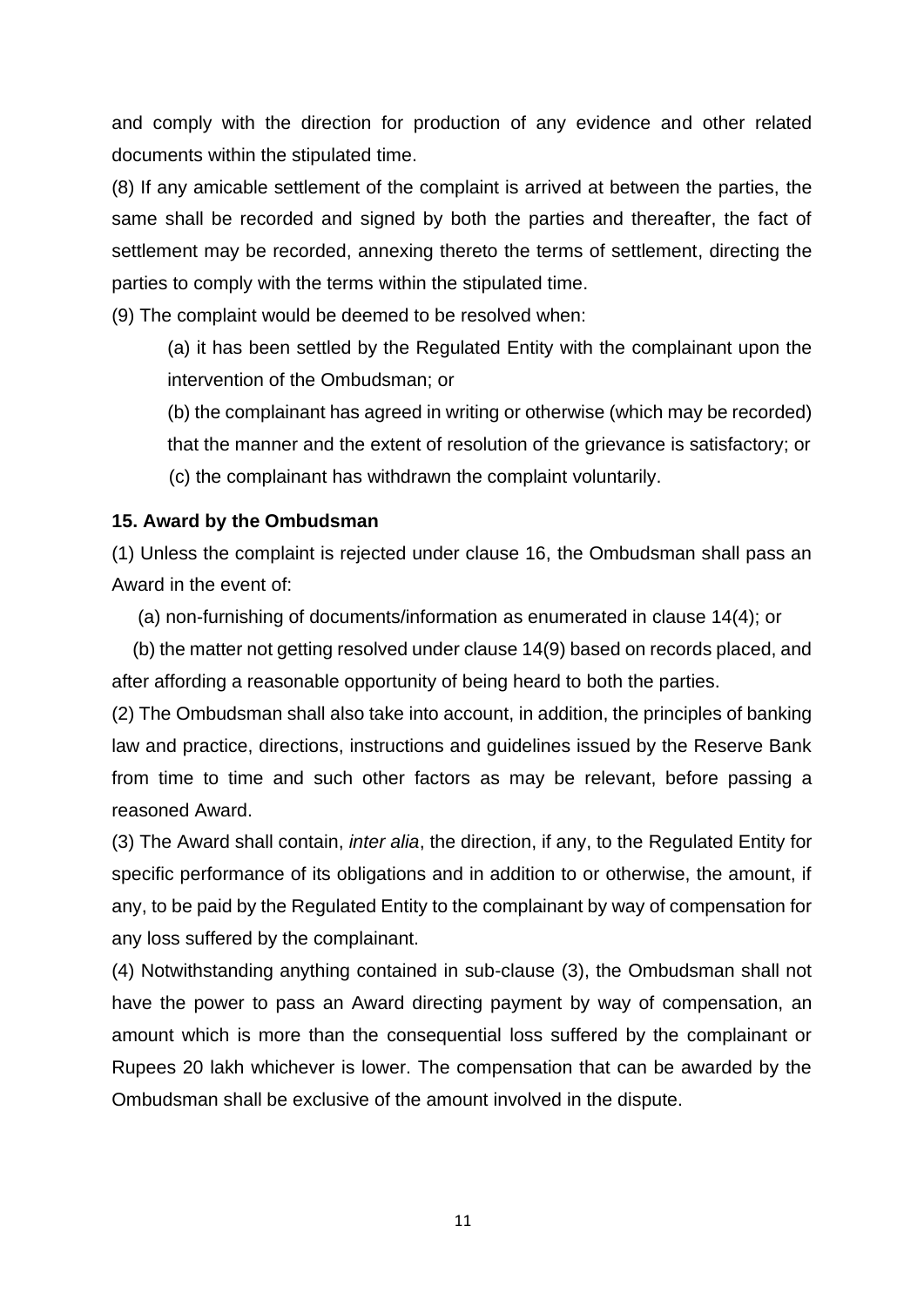(5) The Ombudsman may also award a compensation not exceeding Rupees one lakh to the complainant, taking into account the loss of the complainant's time, expenses incurred, harassment and mental anguish suffered by the complainant.

(6) A copy of the Award shall be sent to the complainant and the Regulated Entity.

(7) The Award passed under sub-clause (1) shall lapse and be of no effect unless the complainant furnishes a letter of acceptance of the Award in full and final settlement of the claim to the Regulated Entity concerned, within a period of 30 days from the date of receipt of the copy of the Award.

Provided that no such acceptance may be furnished by the complainant if he has filed an appeal under sub-clause (3) of clause 17.

(8) The Regulated Entity shall comply with the Award and intimate compliance to the Ombudsman within 30 days from the date of receipt of the letter of acceptance from the complainant, unless it has preferred an appeal under sub-clause (2) of clause 17.

### **16. Rejection of a Complaint**

(1) The Deputy Ombudsman or the Ombudsman may reject a complaint at any stage if it appears that the complaint made:

- (a) is non-maintainable under clause 10; or
- (b) is in the nature of offering suggestions or seeking guidance or explanation

(2) The Ombudsman may reject a complaint at any stage if:

- (a) in his opinion there is no deficiency in service; or
- (b) the compensation sought for the consequential loss is beyond the power of the Ombudsman to award the compensation as indicated in clause 8(2); or
- (c) the complaint is not pursued by the complainant with reasonable diligence; or

(d) the complaint is without any sufficient cause; or

(e) the complaint requires consideration of elaborate documentary and oral evidence and the proceedings before the Ombudsman are not appropriate for adjudication of such complaint; or

(f) in the opinion of the Ombudsman there is no financial loss or damage, or inconvenience caused to the complainant.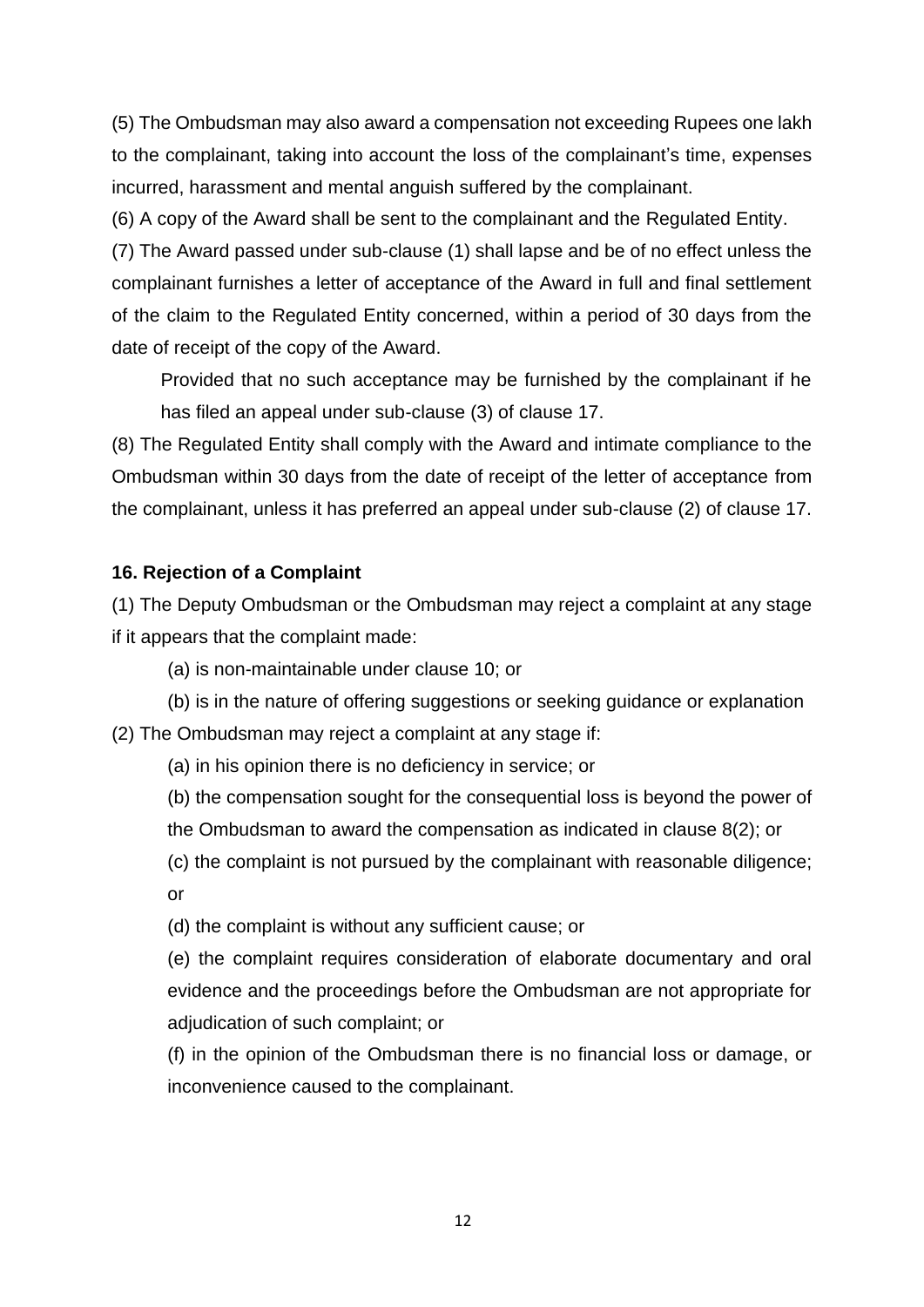# **17. Appeal before the Appellate Authority**

(1) There shall not be any right of appeal to a Regulated Entity for an Award issued for non-furnishing of documents/information under clause 15(1)(a).

(2) The Regulated Entity may, aggrieved by an Award under clause 15(1)(b) or closure of a complaint under clauses 16(2)(c) to 16(2)(f), within 30 days of the date of receipt of communication of Award or closure of the complaint, prefer an appeal before the Appellate Authority.

(a) Provided that in the case of an appeal by a Regulated Entity, the period of 30 days for filing an appeal shall commence from the date on which the Regulated Entity receives the letter of acceptance of Award by the complainant: (b) Provided further that an appeal may be filed by a Regulated Entity only with the previous sanction of the Chairman or the Managing Director/Chief Executive Officer or, in their absence, the Executive Director/Official of equal rank.

(c) Provided that the Appellate Authority may, if he is satisfied that the Regulated Entity had sufficient cause for not making the appeal within the time, may allow a further period not exceeding 30 days.

(3) The complainant may, aggrieved by an Award under clause 15(1) or rejection of a complaint under clauses 16(2)(c) to 16(2)(f), within 30 days of the date of receipt of the Award or rejection of the complaint, prefer an appeal before the Appellate Authority.

Provided that the Appellate Authority may, if he is satisfied that the complainant had sufficient cause for not making the appeal within the time, may allow a further period not exceeding 30 days.

(4) The Appellate Authority's Secretariat shall scrutinise and process the Appeal.

(5) The Appellate Authority may, after giving the parties a reasonable opportunity of being heard:

(a) dismiss the appeal; or

(b) allow the appeal and set aside the Award or order of the Ombudsman; or

(c) remand the matter to the Ombudsman for fresh disposal in accordance with such directions as the Appellate Authority may consider necessary or proper; or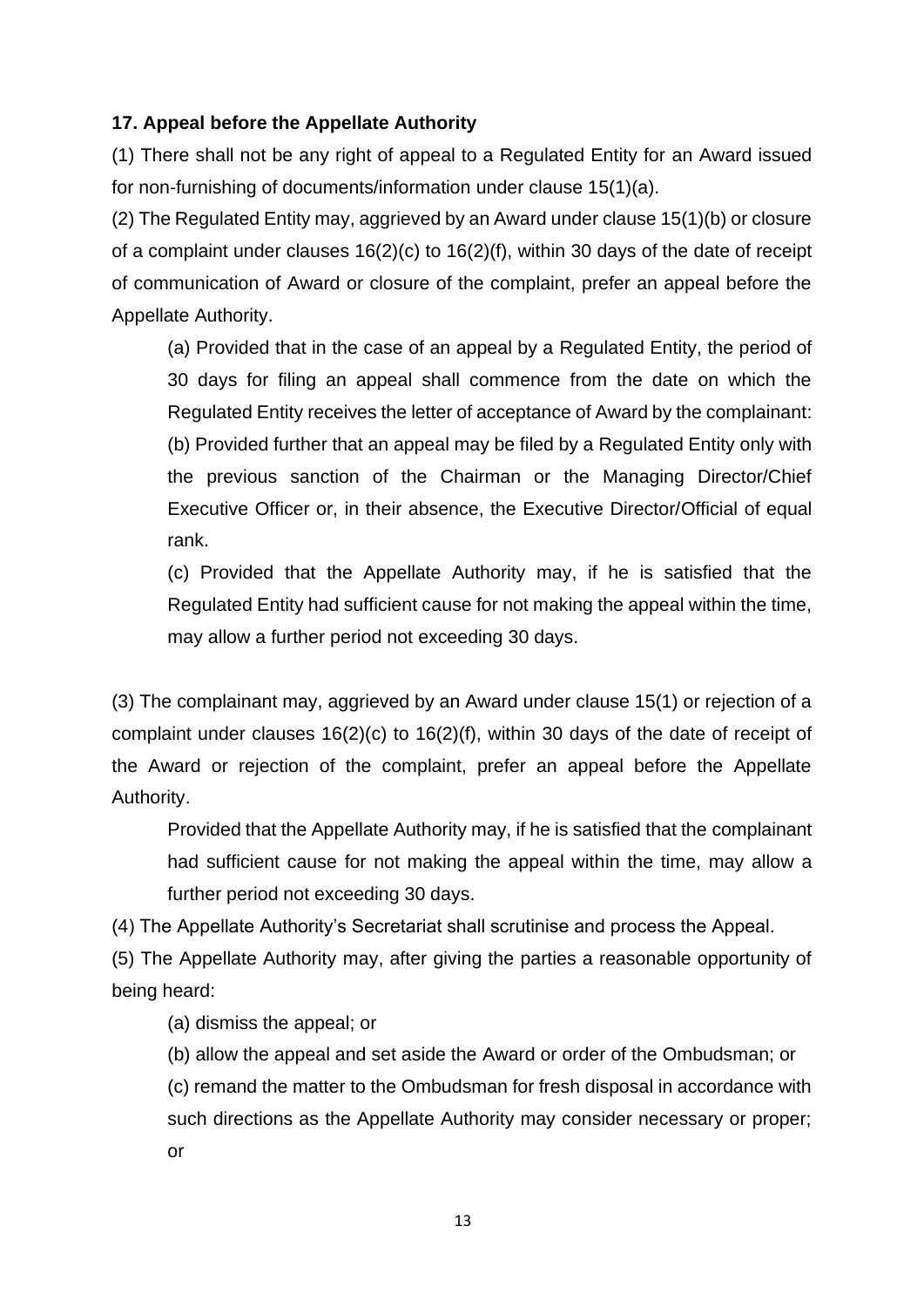(d) modify the order of the Ombudsman or Award and pass such directions as may be necessary to give effect to the order of the Ombudsman or Award so modified; or

(e) pass any other order as it may deem fit.

(6) The order of the Appellate Authority shall have the same effect as the Award passed by Ombudsman under clause 15 or the order rejecting the complaint under clause 16, as the case may be.

# **18. Regulated Entity to Display Salient Features of the Scheme for Knowledge of the Public**

(1) The Regulated Entity to which the Scheme is applicable shall facilitate the smooth conduct of the Scheme by ensuring meticulous adherence to the requirements under the Scheme, failing which, the Reserve Bank may take such action as it may deem fit. (2) The Regulated Entity shall appoint a Principal Nodal Officer at their head office who shall not be a rank less than a General Manager or an officer of equivalent rank and shall be responsible for representing the Regulated Entity and furnishing information on behalf of the Regulated Entity in respect of complaints filed against the Regulated Entity. The Regulated Entity may appoint such other Nodal Officers to assist the Principal Nodal Officer as it may deem fit for operational efficiency.

(3) The Regulated Entity shall display prominently for the benefit of their customers at their branches/places where the business is transacted, the name and contact details (Telephone/mobile number and E-mail ID) of the Principal Nodal Officer along with the details of the complaint lodging portal of the Ombudsman (https://cms.rbi.org.in).

(4) The Regulated Entity to which the Scheme is applicable shall ensure that the salient features of the Scheme are displayed prominently in English, Hindi and the regional language in all its offices, branches and places where the business is transacted in such a manner that a person visiting the office or branch has adequate information on the Scheme.

(5) The Regulated Entity shall ensure that a copy of the Scheme is available in all its branches to be provided to the customer for reference upon request.

(6) The salient features of the Scheme along with the copy of the Scheme and the contact details of the Principal Nodal Officer shall be displayed and updated on the website of the Regulated Entity.

14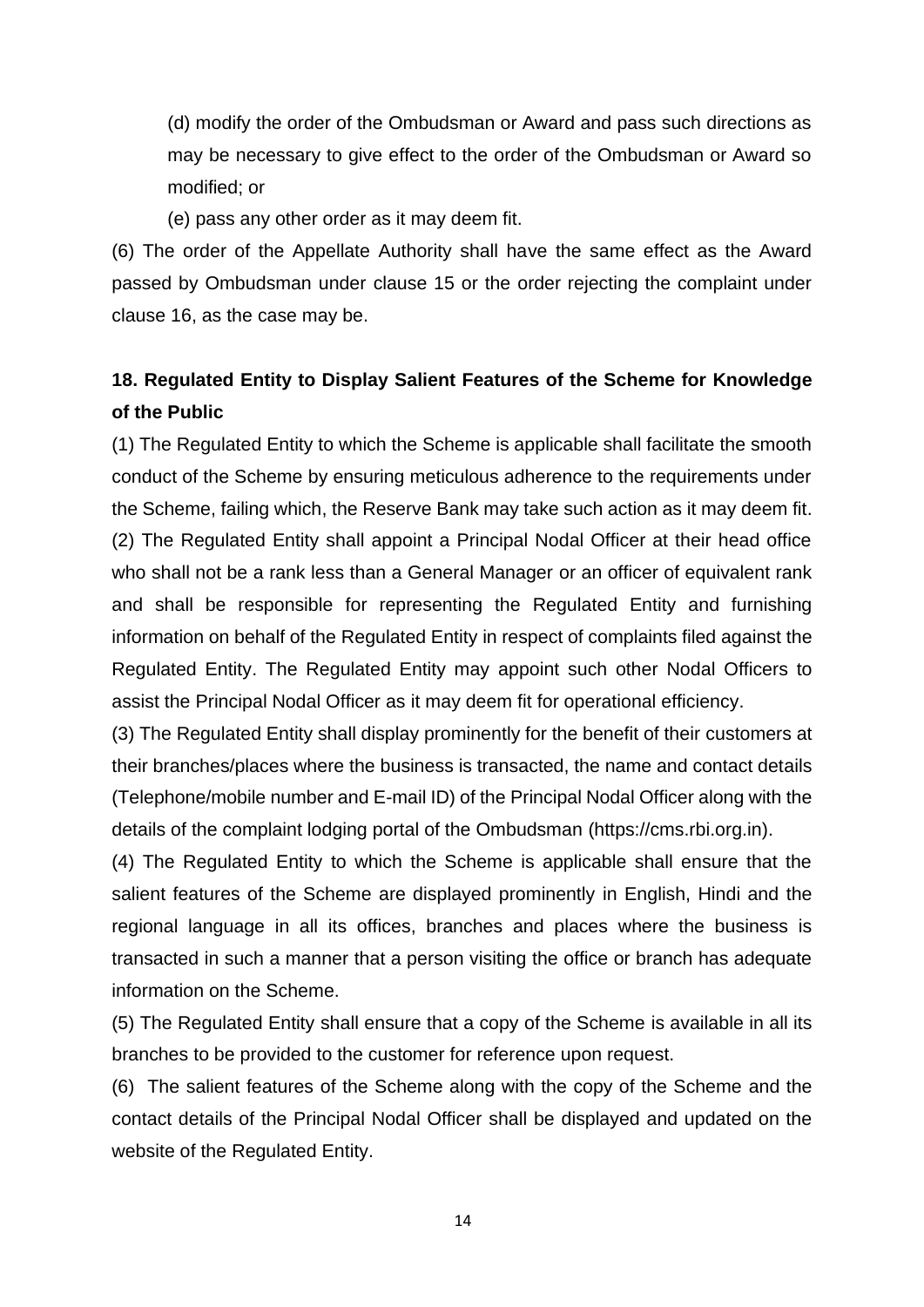# **CHAPTER V**

#### **MISCELLANEOUS**

### **19. Removal of Difficulties**

If any difficulty arises in giving effect to the provisions of the Scheme, the Reserve Bank may make such provisions not inconsistent with the Reserve Bank of India Act, 1934, or the Banking Regulation Act, 1949, or the Payment and Settlement Systems Act, 2007, or the Scheme, as it may consider necessary or expedient for removing any difficulty.

# **20. Repeal of the Existing Schemes and Application to Pending Proceedings**

(1) The Banking Ombudsman Scheme, 2006, the Ombudsman Scheme for Non-Banking Financial Companies, 2018, and the Ombudsman Scheme for Digital Transactions, 2019, hereby stand repealed.

(2) The adjudication of pending complaints, appeals and execution of the Awards already passed, as on the date of commencement of the Reserve Bank - Integrated Ombudsman Scheme, 2021, shall continue to be governed by the provisions of the respective Ombudsman Schemes and instructions of the Reserve Bank issued thereunder.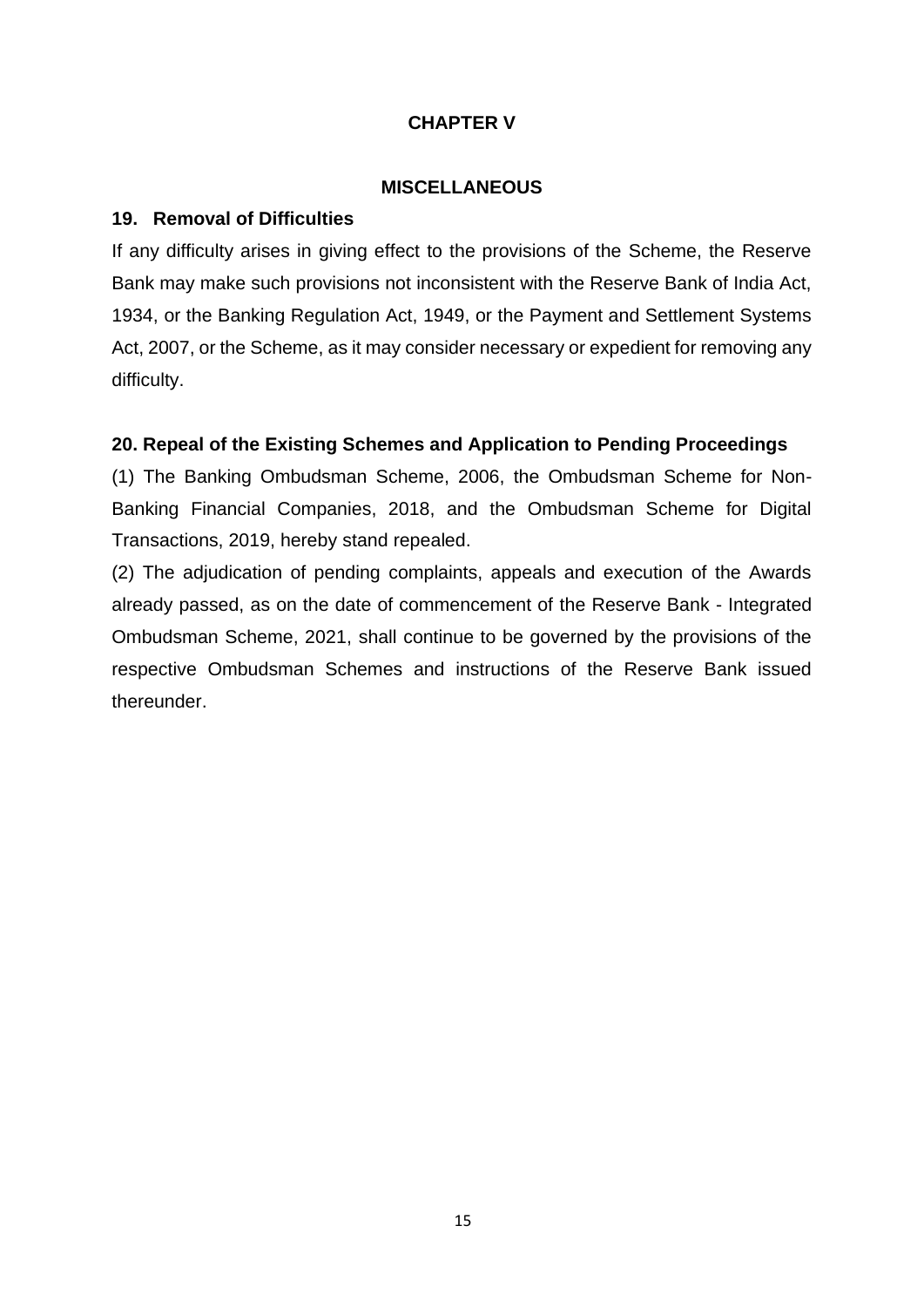#### **Annex**

# **FORM OF COMPLAINT (TO BE LODGED) WITH THE OMBUDSMAN**

[Clause 11(2) of the Scheme]

# (TO BE FILLED UP BY THE COMPLAINANT)

*All the fields are mandatory except wherever indicated otherwise*

To

The Ombudsman

Madam/Sir,

| of the Regulated Entity)                                                             |
|--------------------------------------------------------------------------------------|
| Details of the complaint:                                                            |
|                                                                                      |
| 2. Age (years)                                                                       |
| 3. Gender                                                                            |
|                                                                                      |
|                                                                                      |
| Pin Code                                                                             |
| Phone No. (if available)                                                             |
| Mobile Number.                                                                       |
| E-mail (if available)                                                                |
| 5. Complaint against (Name and full address of the branch or office of the Regulated |
|                                                                                      |
| Pin Code                                                                             |

6. Nature of relationship/account number (if any) with the Regulated Entity

……………………………………………………………….…………………………………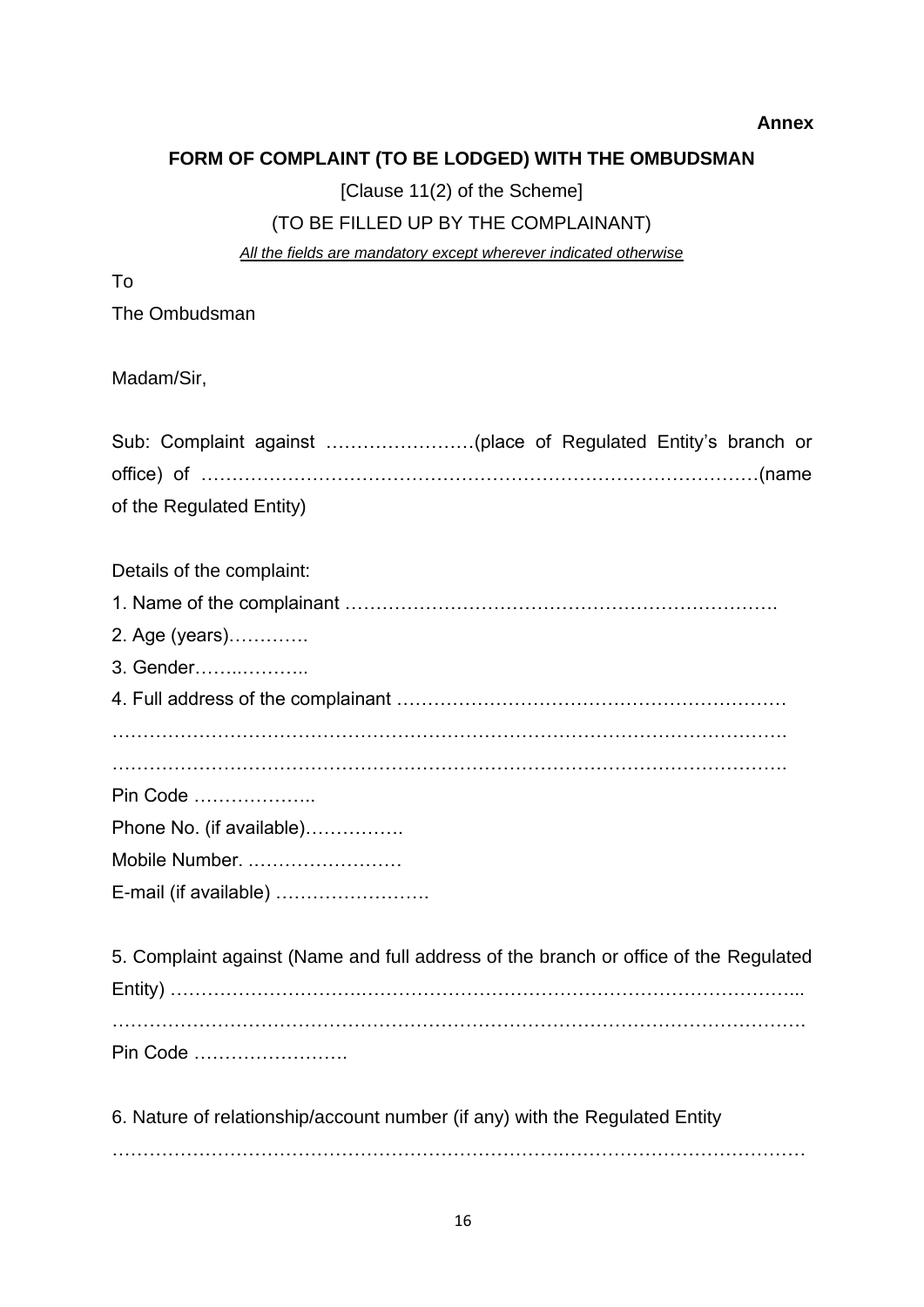7. Transaction date and details, if available

……………………………………………………………….…………………………………

(a) Date of complaint already made by the complainant to the Regulated Entity

(*Please enclose a copy of the* complaint)

……………………………………………………………….…………………………………

……………………………………………………………….…………………………………

(b) Whether any reminder was sent by the complainant? Yes/No

(Please enclose a copy of the reminder)

8. Please tick the relevant box (Yes/No)

### **Whether your complaint**:

| (i)   | is sub-judice/under arbitration <sup>1</sup> ?                                                     | Yes | <b>No</b>      |
|-------|----------------------------------------------------------------------------------------------------|-----|----------------|
| (ii)  | is made through an advocate, except when the advocate is<br>the aggrieved party?                   | Yes | No             |
| (iii) | has already been dealt with or is under process on the same<br>ground with the Ombudsman?          | Yes | No.            |
| (iv)  | is in the nature of general complaint/s against Management<br>or Executives of a Regulated Entity? | Yes | Nο             |
| (v)   | is on account of a dispute between Regulated Entities?                                             | Yes | <b>No</b>      |
| (vi)  | involves employer-employee relationship?                                                           | Yes | N <sub>0</sub> |

9. Subject matter of the complaint

………………………………………………………………………………………………….

10. Details of the complaint:

*(If space is not sufficient, please enclose a separate sheet*)

………………………………………………………………………………………………… ………………………………………………………………………………………………… ………………………………………………………………………………………………… ………………………………………………………………………………………………… …………………………………………………………………………………………………

<sup>1</sup> **Complaint is sub-judice/under arbitration** if the complaint in respect of the same cause of action is already pending/dealt with on merits by any Court, Tribunal or Arbitrator or any other Authority, whether individually or jointly.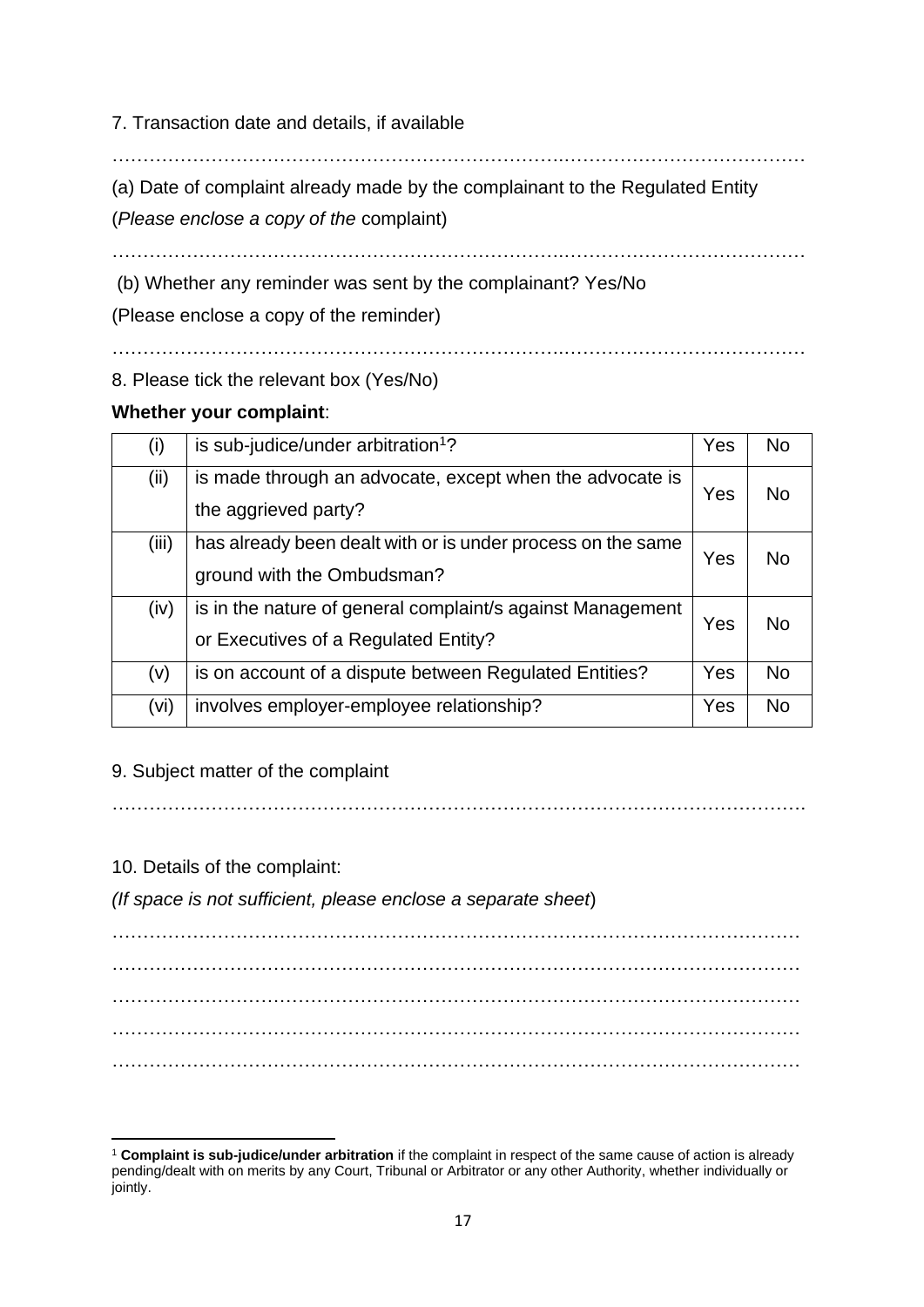11. Whether any reply has been received from the Regulated Entity within a period of 30 days of receipt of the complaint by it? Yes/No (if yes, please enclose a copy of the reply)

12. Relief sought from the Ombudsman

…………………………………………………………………………………………………

…………………………………………………………………………………………………

(Please enclose a copy of documentary proof, if any, in support of your claim)

13. Nature and extent of monetary loss, if any, claimed by the complainant by way of compensation (please refer to clauses 15 (4) & 15 (5) of the Scheme) Rs.………………………………………………………………………………………………

14. List of documents enclosed:

# **Declaration**

(i) I/We, the complainant/s herein declare that:

a) the information furnished above is true and correct; and

b) I/We have not concealed or misrepresented any fact stated above, and in the documents submitted herewith.

(ii) The complaint is filed before the expiry of a period of one year reckoned in accordance with the provisions of clause 10 (2) of the Scheme.

Yours faithfully

(Signature of the Complainant/Authorised Representative)